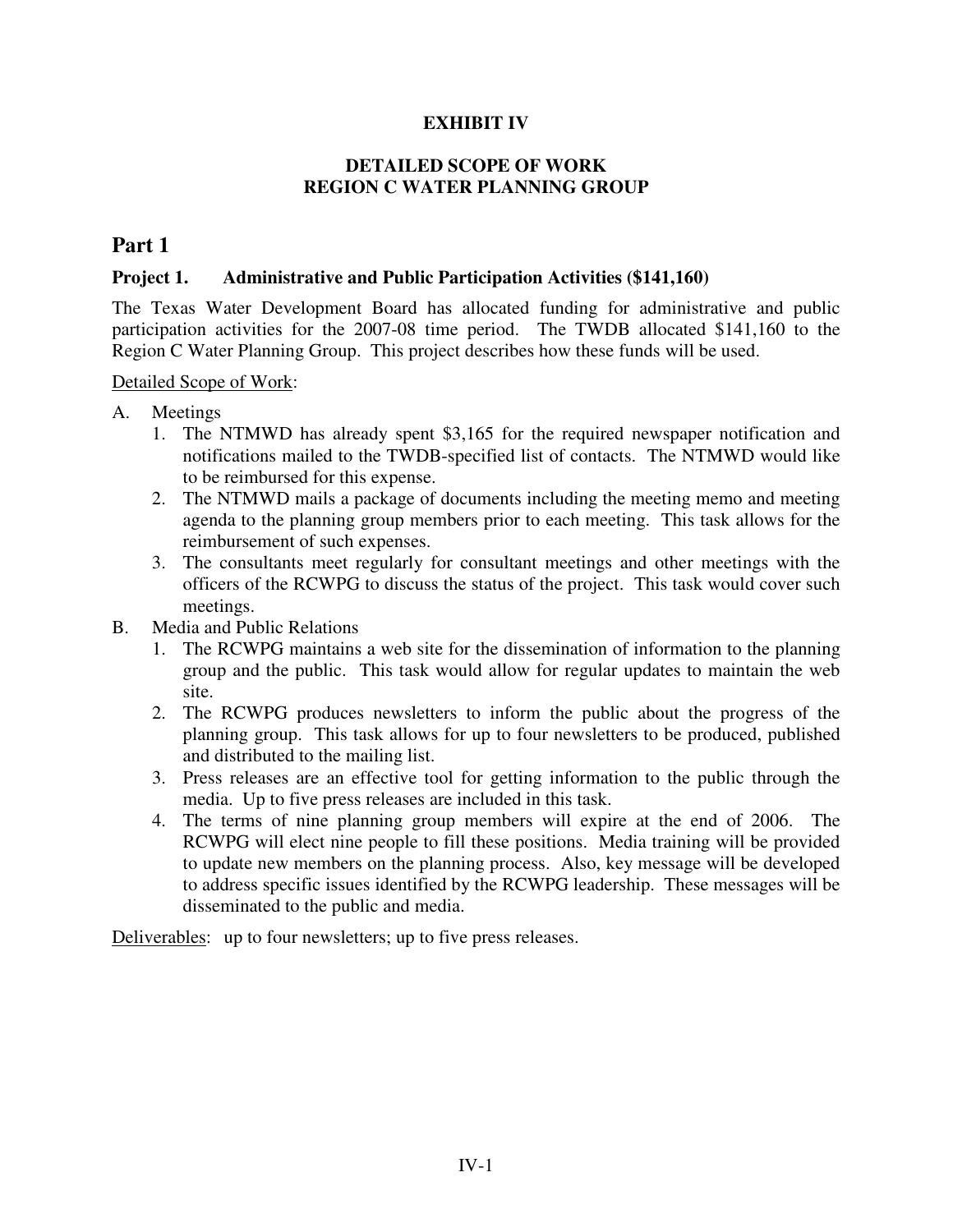# **Part 2**

# **PRIORITY I**

### **Project 1. Evaluate the Performance and Further Develop Implementation of Water Conservation Strategies, Including Reuse (\$298,800)**

Background: Water conservation, including water reuse, represents a major water management strategy recommended in the *2006 Region C Water Plan*. A significant amount of the recommended strategies has been implemented by various entities. Additionally, reuse water right permits have been acquired or are in the process of being acquired. There is a need to gather information regarding the implemented Water Conservation strategies and to assess their performance based on new data.

Description of Study: Examine the Initial Performance of the water conservation strategies implemented within Region C, including water reuse. Based on an assessment of the performance and additional information available since the development of the *2006 Region C Water Plan*, update the recommendations for implementation of water conservation, including water reuse, strategies.

Necessity of Study: In order to further encourage the implementation of Water Conservation strategies in Region C, there is a need to gather information regarding the implemented Water Conservation strategies. Of particular value will be to gather data necessary to assess the effectiveness of the implemented strategies and the costs associated with implementing them. Additionally, there is a need to enhance coordination between the various Water User Groups to encourage a consistent approach across the Region, particularly with respect to public education.

This study aligns with the Texas Water Development Board's criteria for studies that:

- further the implementation of recommended strategies;
- refine water management strategies;
- further evaluate regional water management strategies to meet the needs in small and rural areas.

This study aligns with the following Texas Water Development Board scoring criteria:

| <b>Scoring Criteria</b>               | <b>Response</b>                |
|---------------------------------------|--------------------------------|
| RCWPG Ranking                         |                                |
| Amount and Timing of Need             | 336,390 ac-ft/yr in 2010       |
|                                       | 1,390,423 ac-ft/yr in 2060     |
| Resolving Issues from 2006 Plan       | <b>Additional Conservation</b> |
|                                       | <b>Studies</b>                 |
| <b>Duplication of Ongoing Studies</b> | None                           |
| ud¤et                                 | 298.800                        |
| <b>Local Matching Funds</b>           |                                |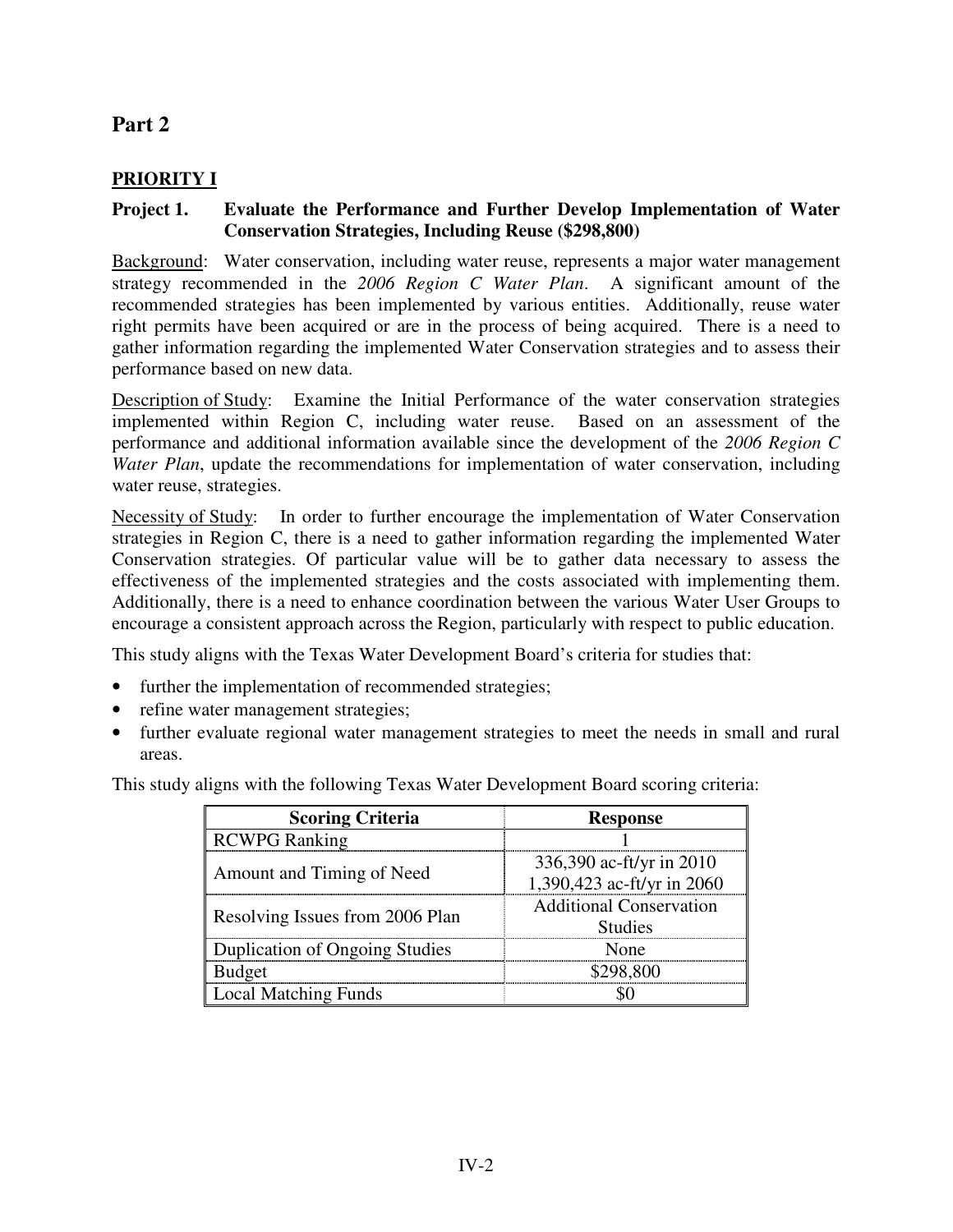#### Detailed Scope of Work:

- A. Survey water providers in Region C to:
	- 1. Identify which of the Water Conservation Implementation Task Force water conservation Best Management Practices (BMPs) have been implemented within the Region C area.
	- 2. Determine water provider opinions on the effectiveness of the BMPs implemented.
	- 3. Determine public reaction to the BMPs implemented.
	- 4. Determine future water conservation plans of water providers.
	- 5. Gather information on the cost of the BMPs implemented.
	- 6. Gather information on reuse projects implemented and reuse supplies used.
- B. Information and Data Gathering
	- 1. Identify changes in conditions that may have an affect on *2006 Region C Water Plan* recommended water conservation, including water reuse, strategies. Changed conditions may include water conservation plans adopted by local entities, water right permits issued, planning being performed at local level, etc.
	- 2. Gather water use information relative to quantities used before and after implementation of the BMPs.
	- 3. Contact a sub-group of water providers in the area to gather cost information associated with the implementation of the BMPs.
	- 4. Gather and review the public education/information approaches implemented by various entities and develop concepts to enhance the coordination/cooperation of entities to provide a common region-wide message (i.e., use water effectively and efficiently.).
	- 5. Gather and review the procedures being used to address water loss, leakage, and leak detection by up to ten entities within three categories of water suppliers (*i.e.*, small quantity, median quantity, large quantity.) Identify procedures that may be beneficial on a regional basis and define proposed strategies for their implementation.
- C. Assessment of Performance
	- 1. Analyze the water data with consideration to types of measure (i.e., indoor, outdoor, etc.), seasons, climate conditions, etc.
	- 2. Analyze reuse water data for Region C with consideration of purpose of use, replacement of treated water, seasonal use, annual use, etc.
	- 3. Compare the performance of the implemented BMPs with the proposed performance indicated in the Water Conservation Implementation Task Force Committee report and the *2006 Region C Water Plan*.
	- 4. Compare the cost of the implemented BMPs with the proposed costs indicated in the Water Conservation Implementation Task Force Committee report and the costs used for the *2006 Region C Water Plan*.
	- 5. Develop perspectives (i.e., impact on gpcd, etc.) regarding the probability of achieving the Region C water conservation including water reuse goals.
	- 6. Gather detailed information (i.e., ordinances adopted, implementation process, enforcement process, etc.) relative to the implementation of BMPs from a sub-group of water providers in the area and prepare descriptions of up to three case studies.
	- 7. Review the criteria being used by different entities to implement certain strategies (i.e., lawn watering days, etc.) and identify opportunities to coordinate the criteria to provide consistency across the region.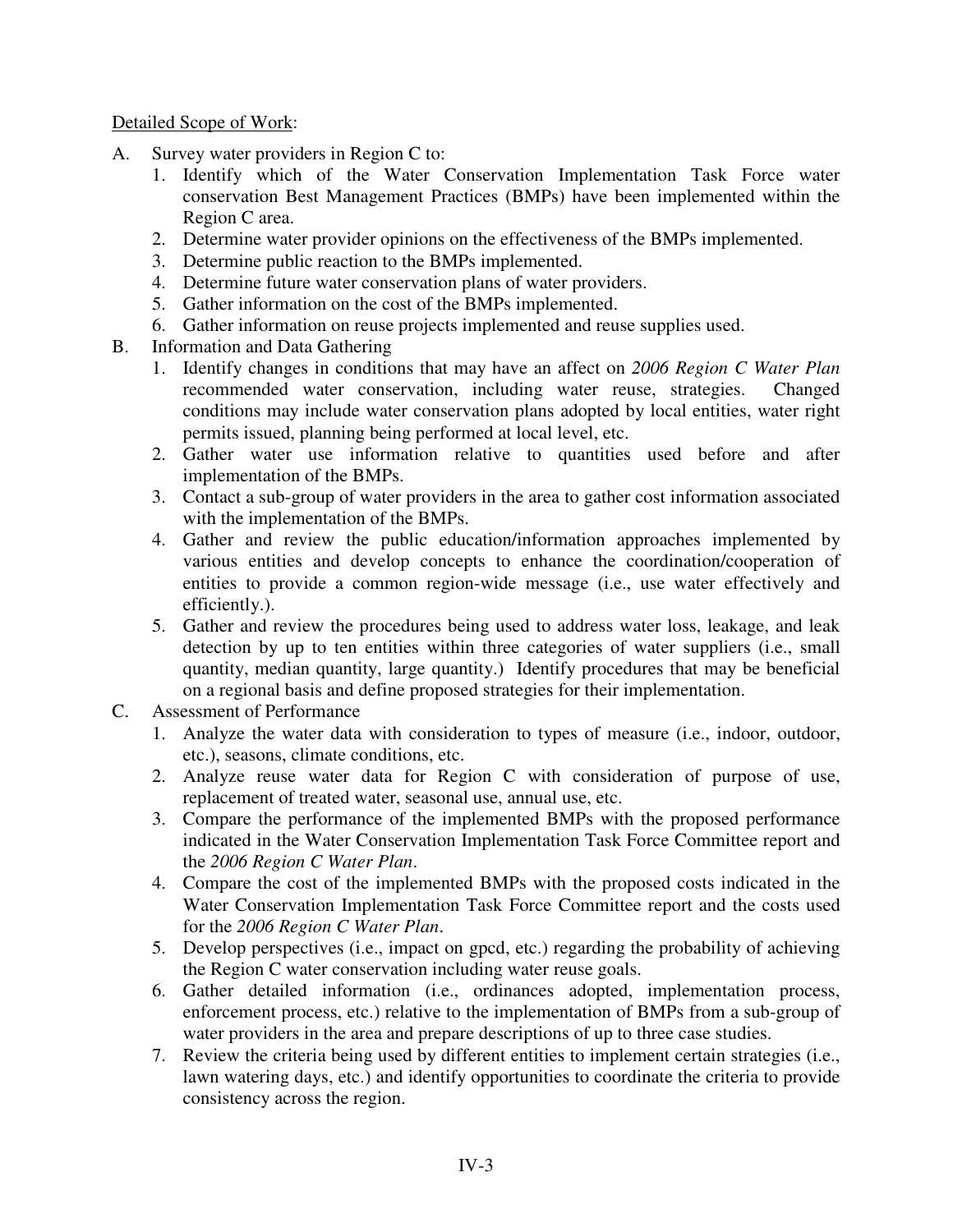- 8. Review up to five local planning projects for direct reuse (non-potable use) and assess the impact of the performance of these projects on the Region C Water Supply Plan.
- 9. Review up to five local planning projects for augmentation of potable water supply with reuse and assess their impact on the Region C Water Plan.
- D. Update Implementation Plan
	- 1. Based on the information developed by this project, update the recommended Region C Water Plan water conservation strategies, including water reuse.
	- 2. Develop recommendations relevant to the implementation of the updated recommended strategies.
	- 3. Attend up to two meetings with Region H consultants regarding the Region H planning effort on environmental flow considerations, which may be related to the implementation of water conservation, including water reuse, strategies within Region C.
	- 4. Review assessments and planning that are being performed to identify potential regional development patterns that could impact densities in the future. A major effort to address this issue is currently underway with leadership being provided by the North Central Texas Council of Governments in a program known as Vision North Texas. Assess the opportunities for application of water conservation, including water reuse, which may result from the identified regional development patterns. Define potential impacts of implementing identified opportunities on future Region C Planning as the development pattern concepts are adopted.
	- 5. Based on the level of water use and the level of reuse in the Region C water plan, establish projected levels of return flows from Region C by decade.
	- 6. Coordinate with Region H consultants to review the TWDB instream flow model developed in the last round of planning. Run the instream flow model for 2060 and up to two other decades selected in concert with the Region C model to present instream flows after planned reuse projects. Provide the results to the Region H consultants for use in environmental flows analyses.
	- 7. Prepare a report describing the studies and results of this task and present it to the Region C Water Planning Group.

Deliverables: draft report; final report.

# **Project 3 Additional Yield from Existing Reservoirs (\$141,200)**

See Region C and D joint study. Amount that will be funded is uncertain.

### **Project 5 Interregional Study of Toledo Bend Reservoir (\$40,500 – Region C portion)**

Background: Toledo Bend is a recommended strategy in the *2006 Region C Water Plan* to bring additional raw water supplies to the Metroplex by 2050. However, work needs to begin on this project long before the strategy is expected to be in place.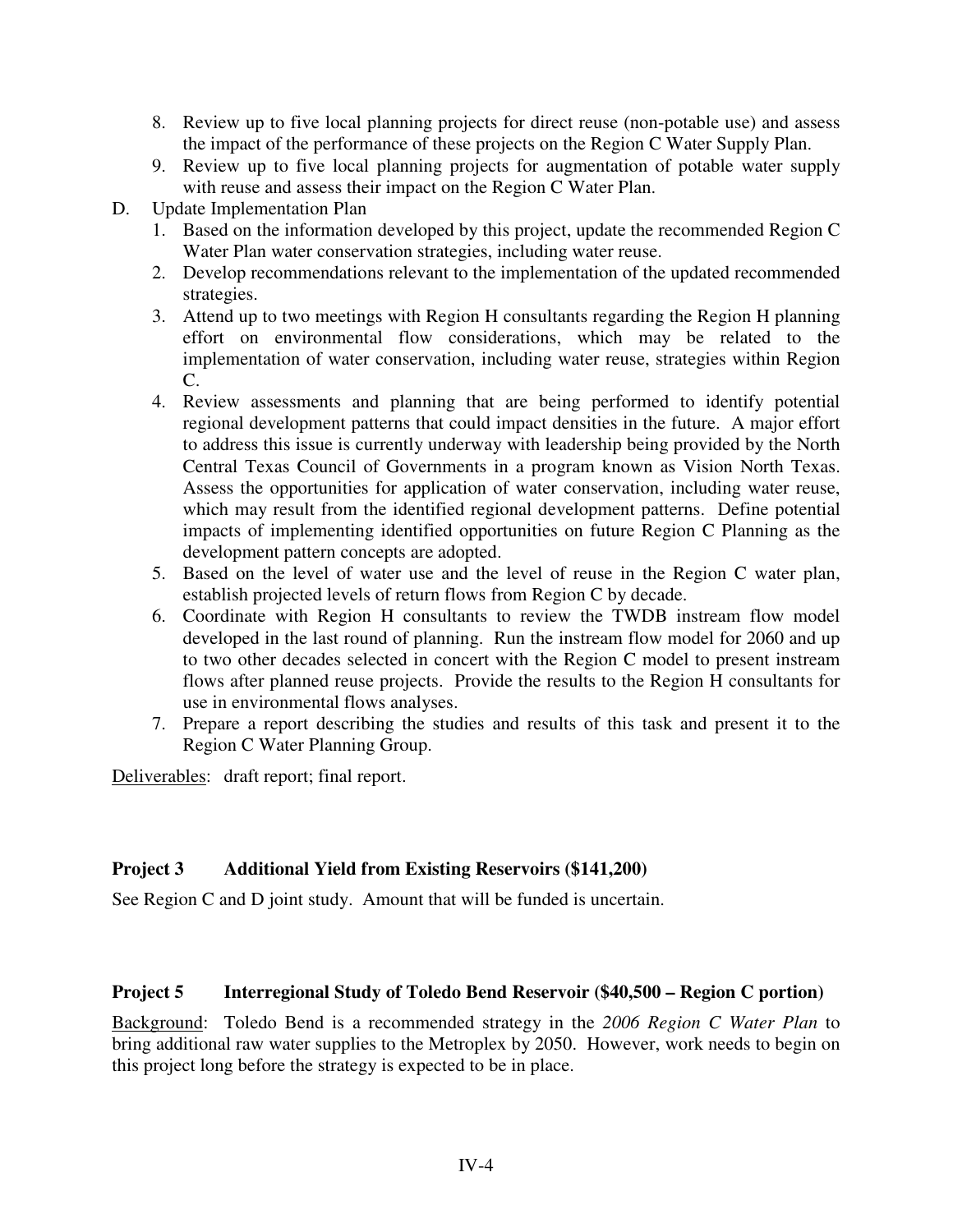Description of Study: Region I will lead the study with input from Region C. Regions C, D, and I will analyze the water supply available in Toledo Bend Reservoir for delivery to the northern area of Texas. This study is a cooperative effort looking at interregional coordination, potential pipeline routes, importation of species, potential impacts to bays and estuaries and instream flows, and updated cost estimates.

Necessity of Study: Interregional cooperation is important to the future of this project. This project is recommended to provide 400,000 acre-feet per year of water to Region C water providers, and is an alternate strategy to provide an additional 200,000 acre-feet per year to Region C.

This study aligns with the Texas Water Development Board's criteria for studies that:

- further the implementation of recommended strategies;
- refine water management strategies;
- further evaluate regional water management strategies;
- facilitate interregional coordination.

This study aligns with the following Texas Water Development Board scoring criteria:

| <b>Scoring Criteria</b>               | <b>Response</b>                     |
|---------------------------------------|-------------------------------------|
| <b>RCWPG Ranking</b>                  |                                     |
| Amount and Timing of Need             | 200,000 AF in 2050                  |
| Resolving Issues from 2006 Plan       | Improved interregional coordination |
| <b>Duplication of Ongoing Studies</b> | none                                |
| Budget (Region C portion)             | \$40,500 (Region C)                 |
| <b>Local Matching Funds</b>           |                                     |

### Detailed Scope of Work:

- A. Coordination with Region I
	- 1. Demand Coordination
		- a. Meet with major participants to refine demands.
		- b. Coordinate with major participants on the potential for supplying raw water to smaller entities along the proposed pipeline route.
	- 2. Routing Studies
		- a. Review and coordinate with Region C providers and Region I.
	- 3. Impacts on Receiving Reservoirs
		- a. Review and provide input to Region I.
	- 4. Bays and Estuaries
		- a. Review and provide input to Region I.
	- 5. Cost Estimates
		- a. Using the same unit prices as used in the 2006 regional water plans, update the capital cost estimate for the updated Toledo Bend project.
		- b. Develop a 100-year life cycle cost using current electric costs and electric costs at 1.5 and 2 times the current rates. This is to evaluate the sensitivity of the project cost to the uncertain energy market.
		- c. Coordinate with other regions and major participants for inclusion of cost estimates in other regional water plans.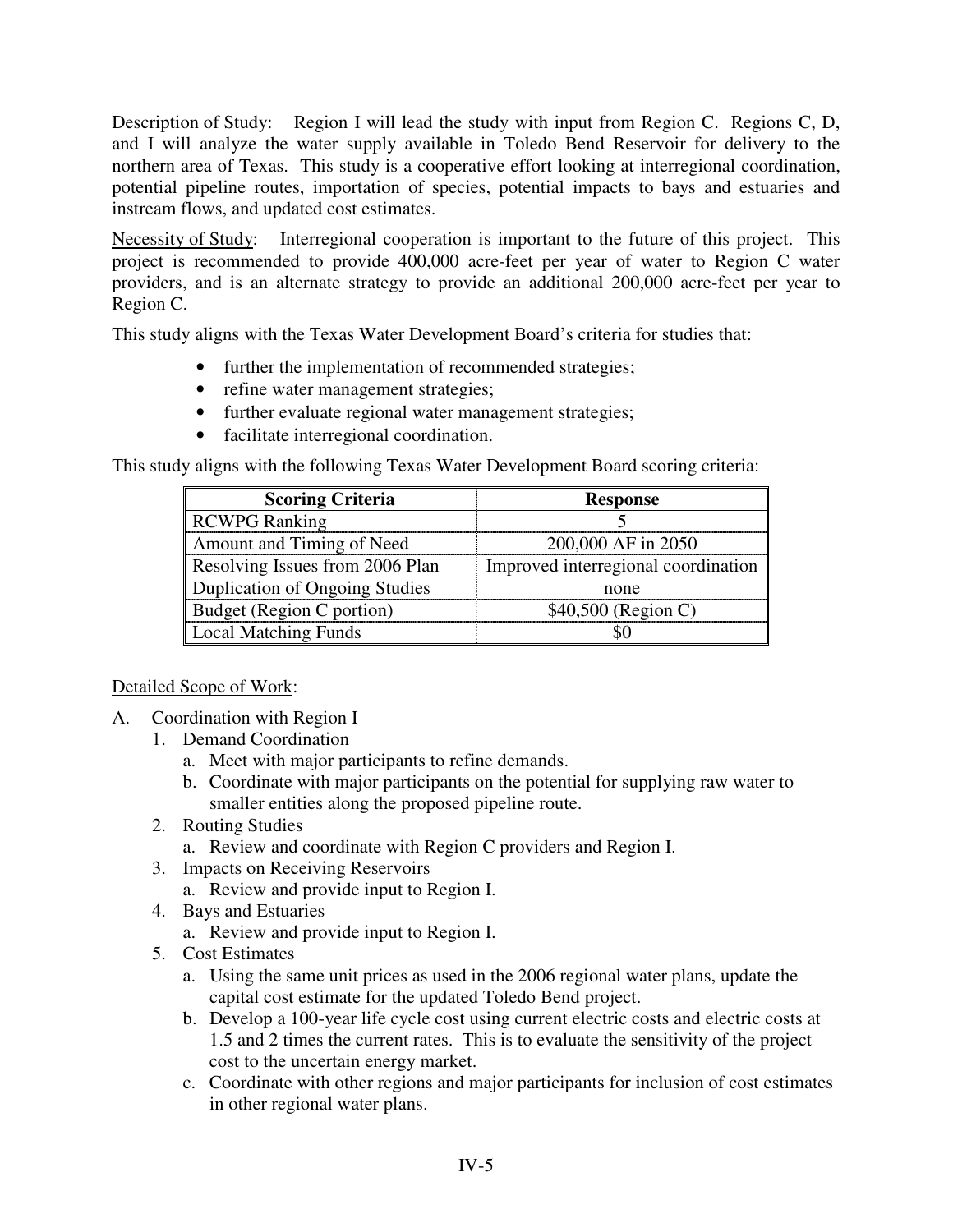Deliverables: provided by Region I.

#### **Project 6: Pilot Project to develop pertinent information relevant to the implementation of Direct Reuse (non-potable uses) and Indirect Reuse (augmentation of potable water supply) Projects (\$139,900)**

Background: The *2006 Region C Water Plan* recommended water reuse as a key strategy to meet both potable and non-potable demands. Two projects planned for communities within the Region C planning area provide a unique opportunity to perform a Pilot Project to develop information necessary for implementation of reuse strategies: These project include the City of Fort Worth direct reuse project to serve a developing area located in the southwest area of the City and the Athens Municipal Water Authority/City of Athens indirect augmentation of its water supply.

Description of Study: This study will involve conducting a Pilot Project to develop information that is essential for the implementation of water reuse projects. The information to be developed will benefit the implementation direct and indirect reuse projects within Region C, as well as other projects throughout Texas. This project will provide examples of reuse projects for other entities to follow.

Necessity of Study: In order to implement recommended reuse water projects, there is a need to develop certain information required to establish the appropriate multiple barriers for protecting the safety and health of water users, to confirm the financial feasibility of planned projects, and to further develop design and operating considerations. Information to be developed by the Pilot Project will be beneficial for the implementation of reuse water projects throughout the state of Texas.

This study aligns with the Texas Water Development Board's criteria for studies that:

- further the implementation of recommended strategies;
- refine water management strategies;
- further evaluate regional water management strategies to meet the needs in small and rural areas.

This study aligns with the following Texas Water Development Board scoring criteria:

| <b>Scoring Criteria</b>         | <b>Response</b>                                      |
|---------------------------------|------------------------------------------------------|
| RCWPG Ranking                   |                                                      |
| Amount and Timing of Need       | 2,707 ac-ft/yr in $2010$<br>313,367 ac-ft/yr in 2060 |
| Resolving Issues from 2006 Plan | not applicable                                       |
| Duplication of Ongoing Studies  | none                                                 |
| Budget                          | \$97,400 (TWDB funds)                                |
| <b>Local Matching Funds</b>     | $$42,500$ (Athens funds)                             |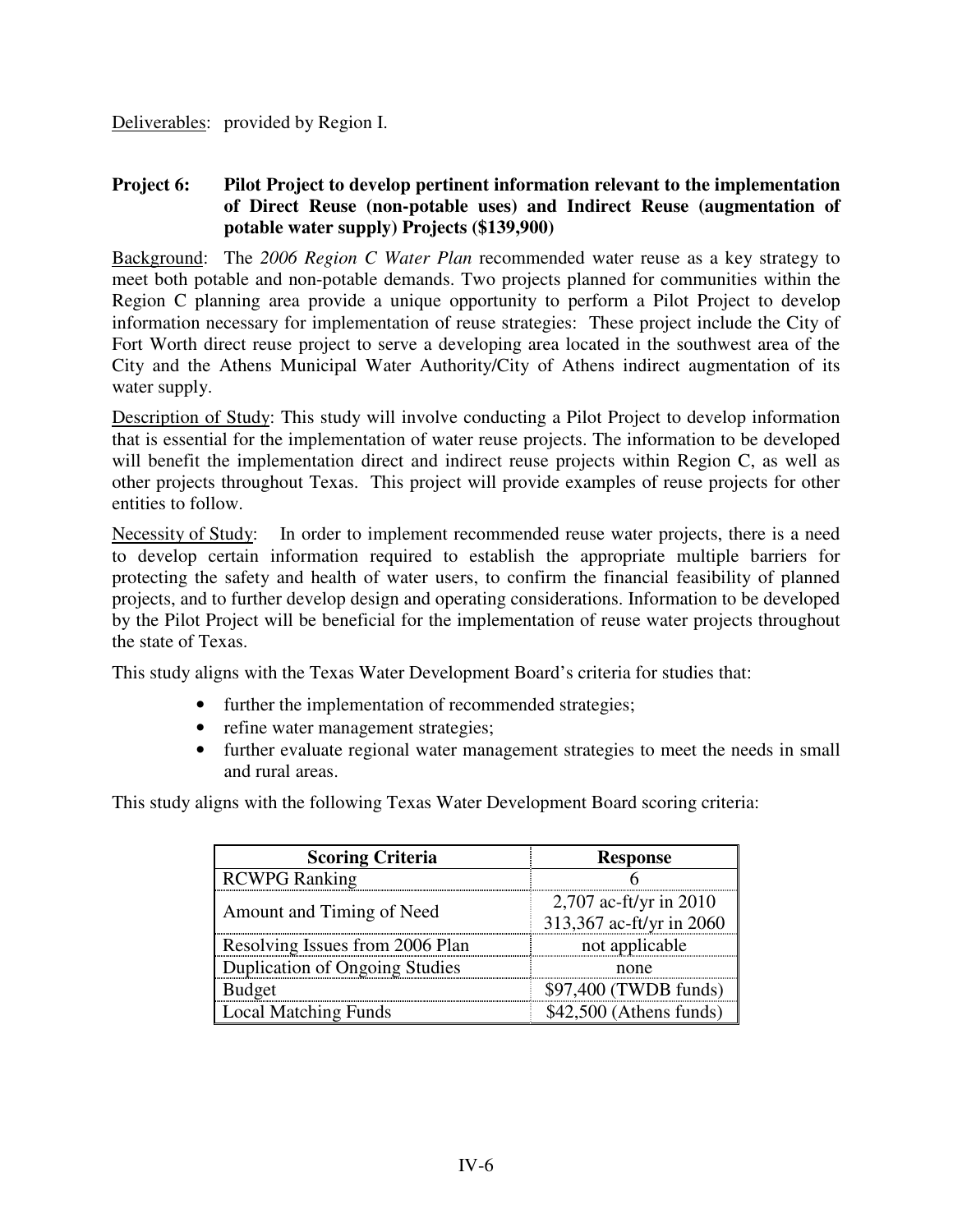#### Detailed Scope of Work:

- A. Athens Pilot Project
	- 1. Define the potential uses of the reuse water including augmenting the City of Athens water supply and meeting water needs for purposes that are currently being met by natural water and/or treated potable water.
	- 2. Develop the hydrology (water balance) for Lake Athens for historical time period (i.e., 1941-1996) utilizing information available in the Neches River WAM.
	- 3. Analyze the recent five years of data for the North and South wastewater discharges to determine the annual and minimum quantities of treated wastewater and the water quality characteristics.
	- 4. Analyze available Lake Athens water quality data with primary consideration given to nutrient levels, chlorophyll a, TDS, chlorides, and sulfates.
	- 5. Establish the criteria (i.e., detention time, percent blend of reuse water to natural water, wastewater treatment level) to be used in determining the amount of reuse water that can be discharged into Lake Athens.
	- 6. Perform a planning level analysis of the detention time in Lake Athens that would be associated with two discharge quantities being discharged into Lake Athens at up to three discharge locations.
	- 7. Perform a site assessment to identify up to two potential sites for constructed wetlands.
	- 8. Perform a pipeline routing evaluation conveying treated wastewater from the treatment plants into a Lake Athens tributary and/or directly to Lake Athens that would introduce the wastewater at the three locations identified in Task 6, above.
	- 9. Develop a conceptual design of a constructed wetland to provide polishing treatment of wastewater prior to discharging into Lake Athens.
	- 10. Develop a conceptual design of renovation to the existing wastewater treatment plants that would add advanced levels of treatment (i.e., nutrient removal processes, membrane/reverse osmosis processes, etc.)
	- 11. Develop a conceptual design of a reuse water conveyance system to deliver water to be used for non-potable purposes, if such a use is identified.
	- 12. Identify the regulatory requirements relative to implementing the water reuse project.
	- 13. Develop opinions of probable capital and operation and maintenance costs associated with each of the water reuse options.
	- 14. Select the cost-effective option, which may be a combination of options, for implementation.
	- 15. Develop an implementation plan for the selected option that identifies required actions, costs, and schedule.
	- 16. Achieve coordination between Athens Municipal Water Authority and City of Athens to develop a consensus about the recommended options and the implementation plan
	- 17. Develop a guidance document that can be used by the City of Athens and other regional entities to implement indirect Water Reuse projects. The document would identify technical and regulatory issues to be addressed in the design, construction, and startup of indirect Water Reuse projects.
- B. Fort Worth Pilot Project:
	- 1. Review and define components of up to three planned Water Reuse projects, including the source of untreated wastewater, wastewater treatment, and the distribution system for the Reuse Water.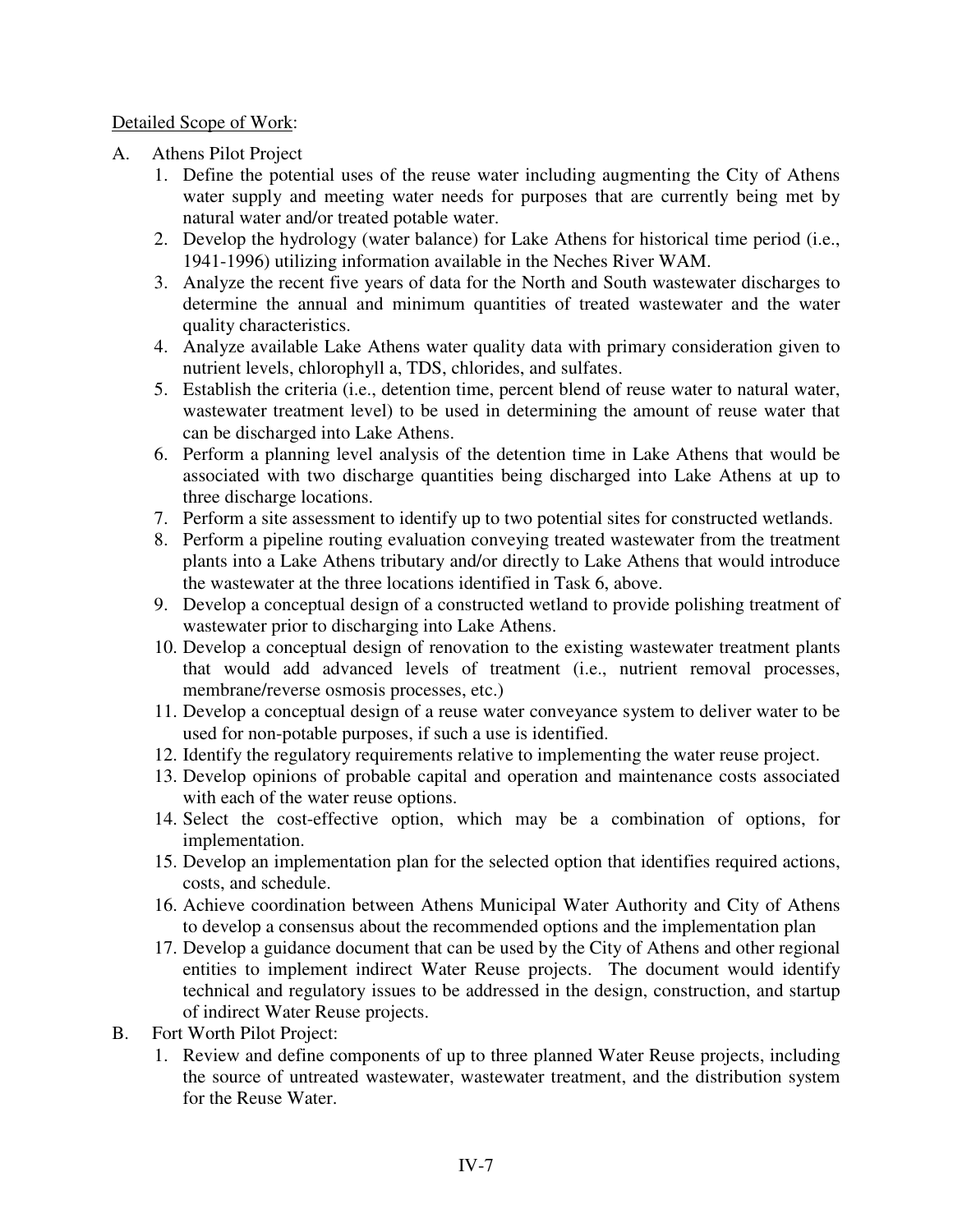- 2. Review the water use demands that will be met by the Water Reuse projects. Identify the sources of water that would be used to meet these demands if not met by Reuse Water.
- 3. Identify benefits associated with the use of the reuse water including considerations such as reduced water treatment plant capacity, reductions in potable water delivery systems, reduction in raw water costs, etc.
- 4. Gather and analyze data required to determine the cost avoidance/deferment associated with each of the benefits identified for the selected Water Reuse projects.
- 5. Refine the level of details of proposed facilities to provide an improved description of the required facilities (i.e., treatment plant processes and facilities, preliminary pipeline routes, etc.)
- 6. Update the planning level costs to provide an improved opinion of probable costs based on the refinement of the proposed facilities.
- 7. Perform a feasibility assessment of the Water Reuse projects based on costs, cost avoidance/deferment, and other relative considerations (etc., reduction in gpcd, etc.).
- 8. Develop guidelines for assessing the costs and cost savings/deferment associated with water reuse projects.
- 9. Develop a guidance document that can be used by the City of Fort Worth and other regional entities to implement water reuse projects. The document would identify technical and regulatory issues to be addressed in the design, construction, and startup of direct Water Reuse projects.

Deliverables: draft report for Athens study; final report for Athens study; draft report for Fort Worth study; final report for Fort Worth study

### **PRIORITY II – ONLY \$300,000 has been tentatively approved by TWDB**

### **Project 7 Regional System Implementation Plans (\$719,000)**

Background: The 2006 *Region C Water Plan* recommended regional water systems for several of the relatively rural areas in the region that currently receive substantial water supplies from groundwater. As development becomes more rapid in the urbanizing Region C counties, groundwater will be insufficient to meet growing demands, and implementation of these regional systems will become increasingly important. In the last 5 years, the pace of development in several of these areas has increased substantially.

Description of Study: This study will develop implementation plans for regional water supply systems in rural and urbanizing areas in Region C. These studies are extremely important to small communities that lack the resources to develop supplies individually to meet growing demands.

Necessity of Study: The population and water demands in the rural parts of Region C are increasing rapidly, and even more rapid development seems likely in the future. Some counties have seen changes in the strategies for water supply development. In some areas, increasing demands and limited groundwater supplies make an immediate shift from groundwater to surface water supply necessary. This study will coordinate the approaches and develop specific implementation strategies for each regional system.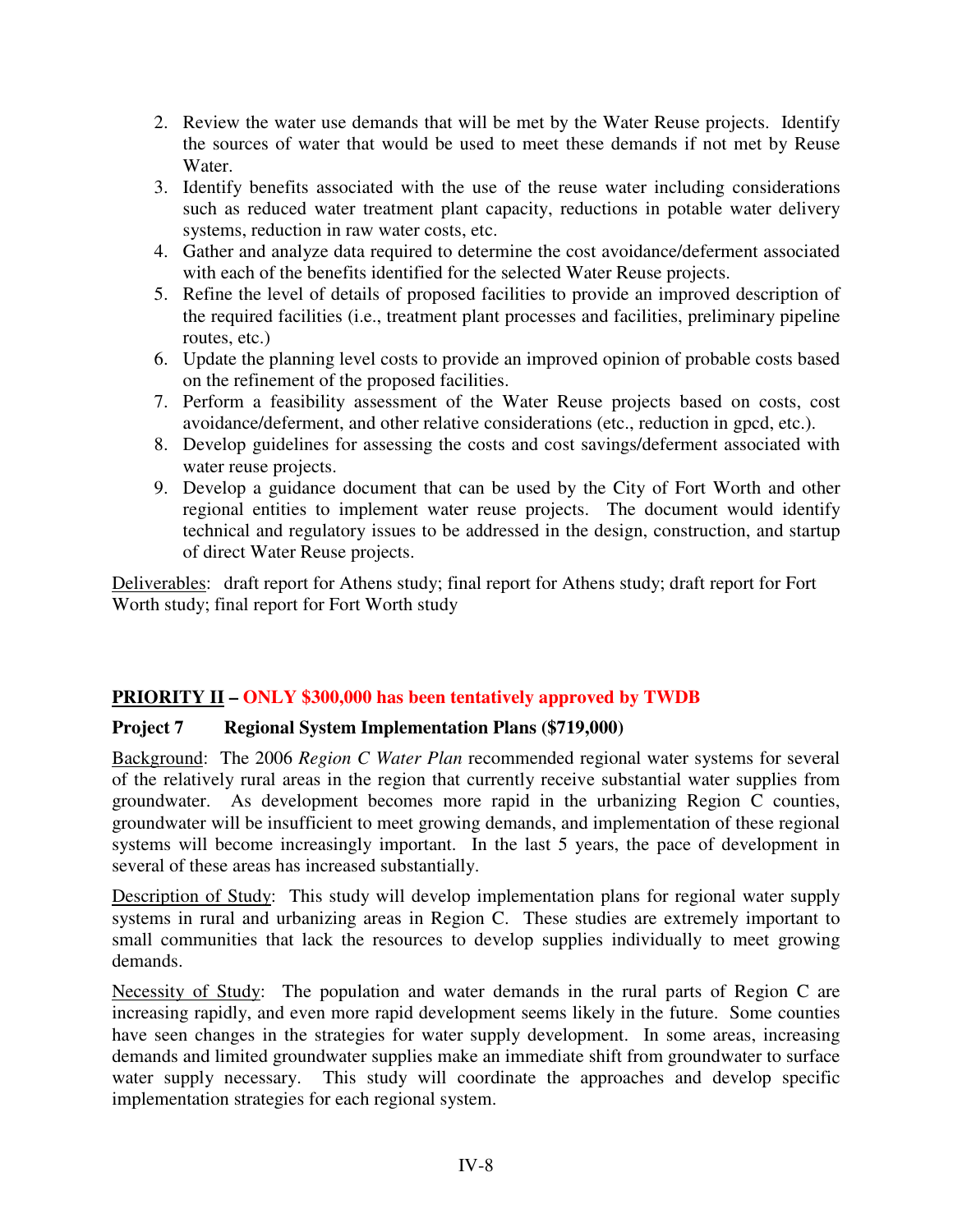This study aligns with the Texas Water Development Board's criteria for studies that:

- further the implementation of recommended strategies;
- refine water management strategies;
- further evaluate regional strategies to meet the needs in small and rural areas;
- facilitate interregional coordination.

This study aligns with the following Texas Water Development Board scoring criteria:

| <b>Scoring Criteria</b>         | <b>Response</b>                                  |
|---------------------------------|--------------------------------------------------|
| RCWPG Ranking                   |                                                  |
| Amount and Timing of Need       | 25,000 AF in 2010 and 183,000 AF in 2060         |
| Resolving Issues from 2006 Plan | <b>Implementation Plans for Regional Systems</b> |
| Duplication of Ongoing Studies  | none                                             |
| <b>Budget</b>                   | \$719,000                                        |
| Local Matching Funds            |                                                  |

Deliverables: draft report for each study; final report for each study.

# **7.A Cooke-Grayson County**

Background: Cooke and Grayson counties are experiencing an increase in growth as the population of the Metroplex expands northward. The Trinity aquifer provides water supplies for most of the water user groups in Cooke and Grayson counties. Grayson County water user groups also rely on the Woodbine aquifer. The projected demands exceed the long-term reliable supply of these aquifers. The water user groups in the counties will need to convert from groundwater supplies to surface water supplies in the near future. This study will further define the recommended Cooke County and Grayson County Surface Water Supply Projects, identify regionalization opportunities, and develop a specific implementation plan for surface water conversion.

### Detailed Scope of Work:

A-1. Meet with up to 25 water user groups in Cooke and Grayson Counties, with up to 9 trips.

- Discuss their projections of population and demand compared to projections in the *2006 Region C Water Plan*.
- Discuss their planned water management strategies.
- Seek other input on water issues and management strategies.
- A-2. Analyze alternative approaches to developing a Cooke-Grayson County Water Supply System, including estimates of capital and operating costs. Develop a recommended system, including phasing.
- A-3. Develop a specific implementation plan for the Cooke-Grayson County System.
- A-4. Produce a draft report summarizing recommendations for water management.
- A-5. Present the draft report to water user groups in Cooke and Grayson Counties in a group forum. Obtain comments from the water user groups and revise the report as appropriate.
- A-6. Submit the draft report to the RCWPG and TWDB for review and comment. Revise the report as appropriate and finalize.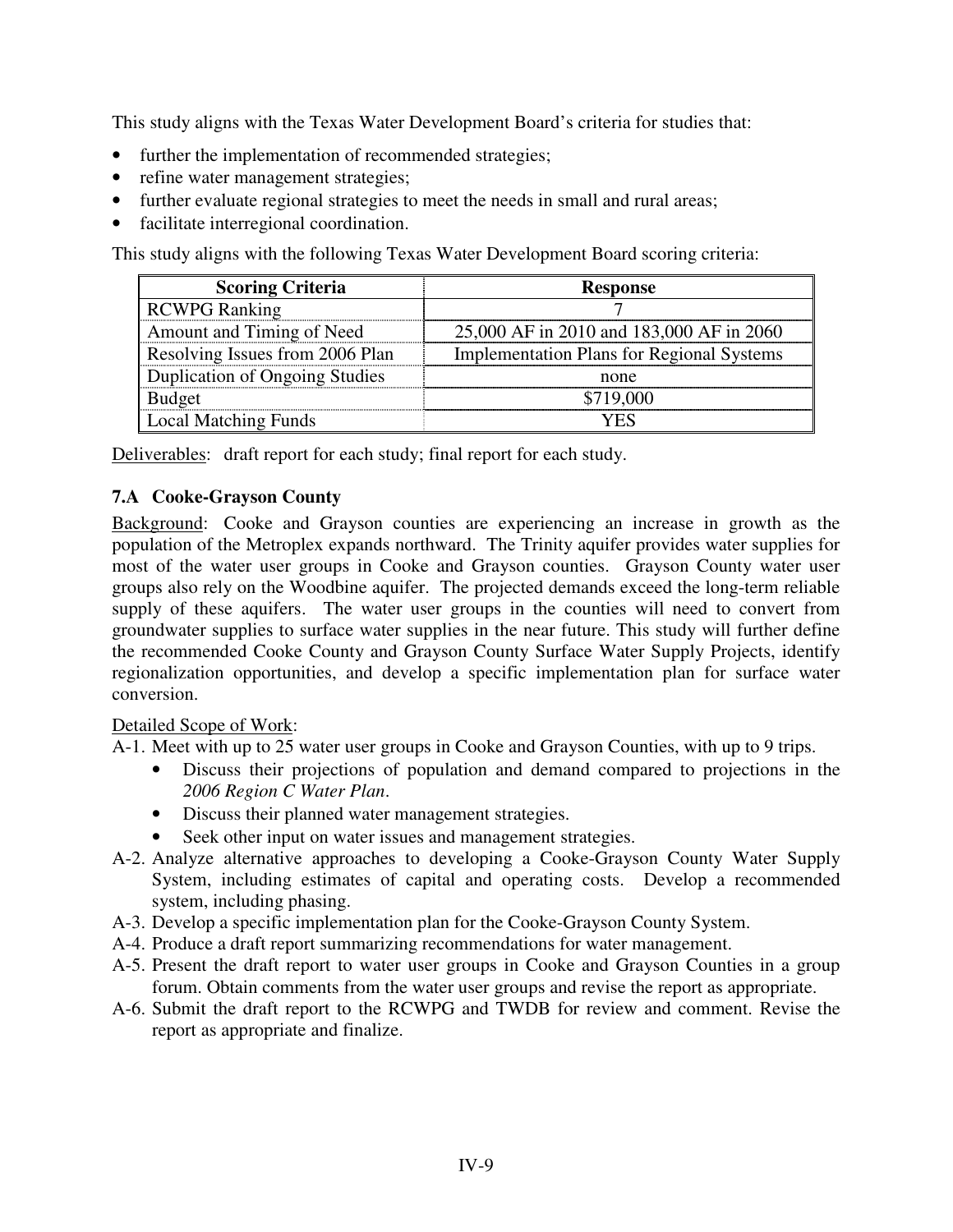### **7.B Dallas-Ellis-Johnson-Tarrant County Area**

Background: The area in southwest Dallas, northwest Ellis, northeast Johnson, and southeast Tarrant counties is currently undergoing rapid growth. As the area begins to be fully developed, creation of a regional water supply system to meet needs may be desirable. All work items associated with this task require interregional coordination with Brazos G. The final deliverable will be provided by Region C, with assistance from Brazos G. This scope does not duplicate work items included in the Region G scope item 5A. Region C work items will be related to Dallas, Ellis, and Tarrant County participants and work effort coordinated with Brazos G for Johnson County water users. Region C and Brazos G representatives will attend meetings and workshops as appropriate.

#### Detailed Scope of Work:

- B-1. Meet with study area water suppliers, including Duncanville, Cedar Hill, Midlothian, Grand Prairie, Venus, Alvarado, Mansfield, Arlington, Kennedale, Johnson County Special Utility District, Mountain Creek Water Supply Corporation, the City of Waxahachie, and others:
	- Discuss strategies for water supply in the *2006 Region C Water Plan.*
	- Discuss recent projections of population and water use and specific development plans.
	- Discuss water supply challenges and areas for which it is difficult to provide supplies.
	- Discuss interest in supplying water for other area water suppliers on a wholesale basis.
	- Discuss current plans to provide water supplies for growth.
	- Discuss other possible sources of supply for the area.
- B-2. Meet with major regional wholesale providers that might participate in the development of water supplies for the area, including TRA, BRA and TRWD. Discuss trends in the study area, currently available supplies, plans for additional supplies, and potential role in developing water supplies for the area.
- B-3. Obtain and review recent studies for water supply in the area, including:
	- Johnson County SUD Trinity River Basin Water Supply Study
	- Arlington study on wholesale water supply
	- *Regional Water Supply and Wastewater Service Study for Johnson and Parker Counties*
- B-4. Review population and demand projections through 2030 in the study area considering:
	- *2006 Region C Water Plan* projections
	- Projections provided by individual water providers in the study area
	- North Central Texas COG traffic survey zone projections
	- Other information, including school enrollments, known development plans, etc.

Assimilate information provided by Brazos G regarding Johnson County participants. Prepare a technical memorandum showing a range of possible projections for study area. Provide the projections to water suppliers in the study area, TRA, TRWD, and BRA for review and comment. Revise as appropriate and finalize.

- B-5. Coordinate with Brazos G and develop up to 6 conceptual alternatives to supply water to the study area, in addition to the water supplies outlined in the 2006 Regional Water Plans. Ideas that could be a part of these water supply alternatives include:
	- Regional water treatment plant drawing water from 1) Joe Pool Lake, 2) Brazos River Authority, or 3) Tarrant Regional Water District raw water lines.
	- Supplementing supplies in Joe Pool Lake by the addition of treated wastewater from TRA's Central Wastewater Treatment Plant.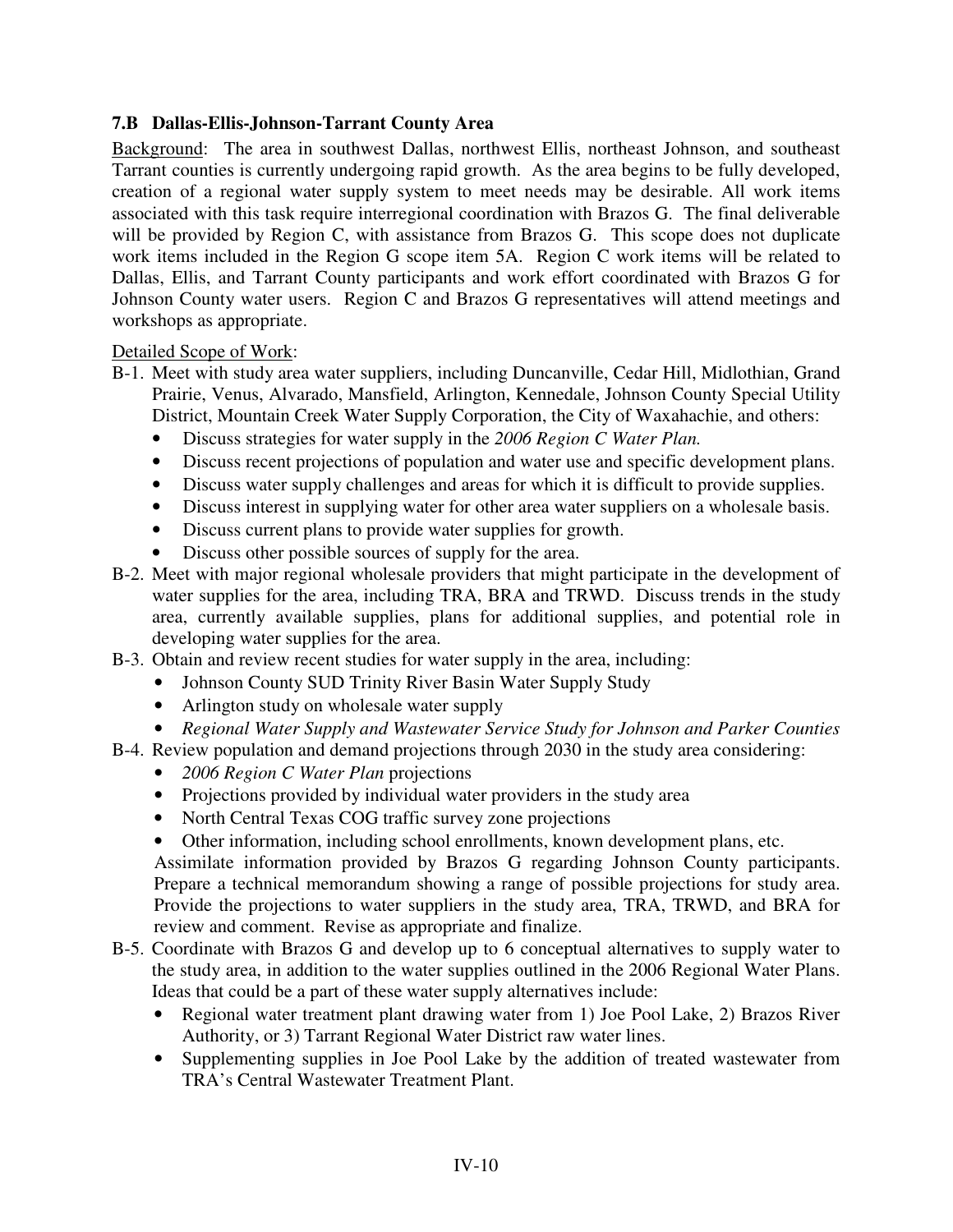- Development of a regional water treatment plant at Midlothian's existing water treatment plant or a new regional water treatment plant south of Mansfield.
- Development of a regional supply through wholesale water sales from Arlington.
- B-6. Hold a workshop with area water suppliers, and other entities to present the conceptual plans. Reach consensus on four plans for detailed analysis.
- B-7. Analyze the four selected alternative approaches to developing a water supply for the study area, including reconnaissance-level estimates of capital and operating costs. Develop a recommended system, including phasing and specific implementation plans. Compare the regional system to the individual approaches being considered by area water suppliers.
- B-8. Develop information on approaches to implement the proposed regional system, addressing sources of water, responsibility for treatment/distribution, system development, etc.
- B-9. Hold a workshop with area water suppliers and other entities to present the results of the analysis and the recommended plan. Incorporate comments as appropriate.
- B-10. Present updates to the Region C and Brazos G planning groups during the development of the project. Solicit input from the RWPGs.
- B-11. Produce a draft report summarizing recommendations for water management strategies for the study area. Obtain comments from study participants and revise the report as needed.
- B-12. Submit the draft report to the RCWPG, Brazos G RWPG, and TWDB for review and comment. Revise the report as appropriate and finalize.

### **7.C Ellis County**

Background: Ellis County is experiencing significant growth. It includes several cities of significant size, Waxahachie, Ennis, and Midlothian, which provide treated surface water to meet the needs of its population plus other communities. The Rockett Special Utility District is a major water supplier in the county and uses treated surface water from Waxahachie and Midlothian. Local entities, particularly Waxahachie and Rockett Special Utility District, are exploring alternative water supplies, including development of raw water rights in the Tarrant Regional Water District's Cedar Creek and Richland-Chambers Lake.

Description of Study: This study will assess the requirements to implement water supply systems(s) to supply treated surface water across Ellis County. The study will update the Region C Water Supply Plan incorporating the results of local planning and the findings of this study.

#### Detailed Scope of Work:

C-1. Meet with up to eight water user groups in Ellis County, with up to four trips to the area.

- Discuss their projections of population and demand compared to projections in the *2006 Region C Water Plan*.
- Discuss their planned water management strategies.
- Seek other input on water issues and management strategies for Ellis County.
- C-2. Analyze alternative approaches to provide water to the county, including estimates of capital and operating costs. Develop a recommended system, including phasing.
- C-3. Develop a specific implementation plan for strategies to serve Ellis County.
- C-4. Produce a draft report summarizing recommendations for water management strategies.
- C-5. Present the draft report to water user groups in Ellis County in a group forum. Obtain comments from the water user groups involved and revise the report as appropriate.
- C-6. Submit the draft report to the RCWPG and TWDB for review and comment. Revise the report as appropriate and finalize.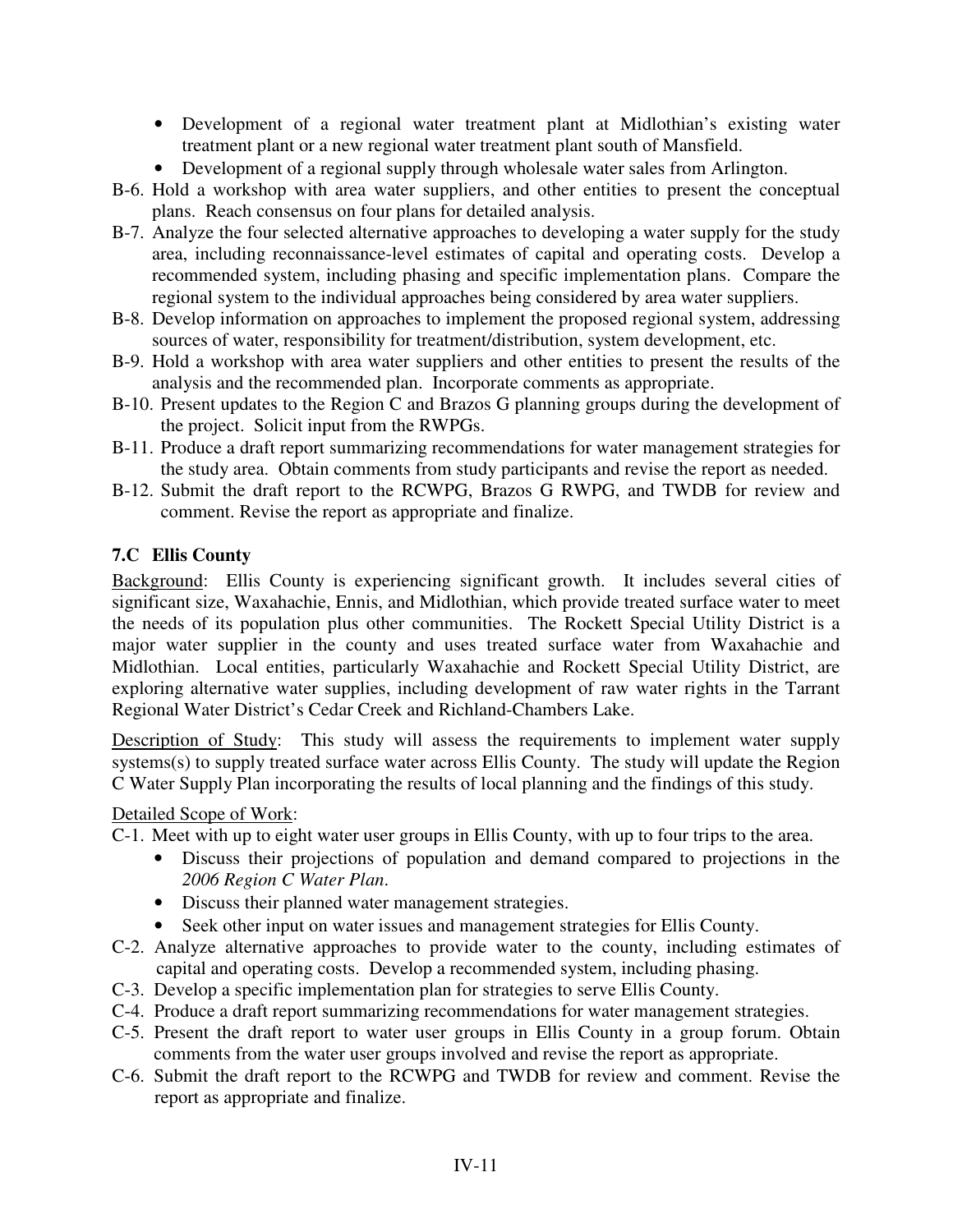## **7.D Fannin County**

Background: The water user groups within Fannin County primarily rely on the Trinity and Woodbine aquifers for water supply. The projected demands exceed the long-term reliable supply of these aquifers. The water user groups in Fannin County will need to convert from groundwater supplies to surface water supplies in the near future.

#### Detailed Scope of Work:

D-1. Meet with up to 11 water user groups in Fannin County, with a maximum of 4 trips.

- Discuss their projections of population and demand compared to projections in the *2006 Region C Water Plan*.
- Discuss their planned water management strategies.
- Seek other input on water issues and management strategies for Fannin County.
- D-2. Analyze alternative approaches to the Fannin County Water Supply System, including estimates of capital and operating costs. Develop a recommended system with phasing.
- D-3. Develop a specific implementation plan for the Fannin County Water Supply System.
- D-4. Produce a draft report summarizing recommendations for water management strategies.
- D-5. Present the draft report to water user groups in Fannin County in a group forum. Obtain comments from the water user groups involved and revise the report as appropriate.
- D-6. Submit the draft report to the RCWPG and TWDB for review and comment. Revise the report as appropriate and finalize.

#### **7.E Freestone County**

Background: The water user groups in the Freestone County primarily depend on the Carrizo-Wilcox aquifer. The Mid-East Texas Conservation District includes Freestone County and has developed policies for groundwater usage within the county, which will not meet future needs.

#### Detailed Scope of Work:

E-1. Meet with up to 4 water user groups in Freestone County, with a maximum of 2 trips.

- Discuss their projections of population and demand compared to projections in the *2006 Region C Water Plan*.
- Discuss their planned water management strategies.
- Seek other input on water issues and management strategies for Freestone County.
- E-2. Analyze the impact of the Mid-East Texas Conservation District groundwater pumping policies on the groundwater supplies. Determine whether or not the future demands within the county can be met under these conditions. Develop alternative solutions, including surface water possibilities, if appropriate.
- E-3. Analyze alternative approaches to developing a Freestone County Water Supply System, including estimates of capital and operating costs. Develop a recommended system, including phasing.
- E-4. Develop a specific implementation plan for the Freestone County Water Supply System.
- E-5. Produce a draft report summarizing recommendations for water management strategies.
- E-6. Present the draft report to water user groups in Freestone County in a group forum. Obtain comments from the water user groups involved and revise the report as appropriate.
- E-7. Submit the draft report to the RCWPG and TWDB for review and comment. Revise the report as appropriate and finalize.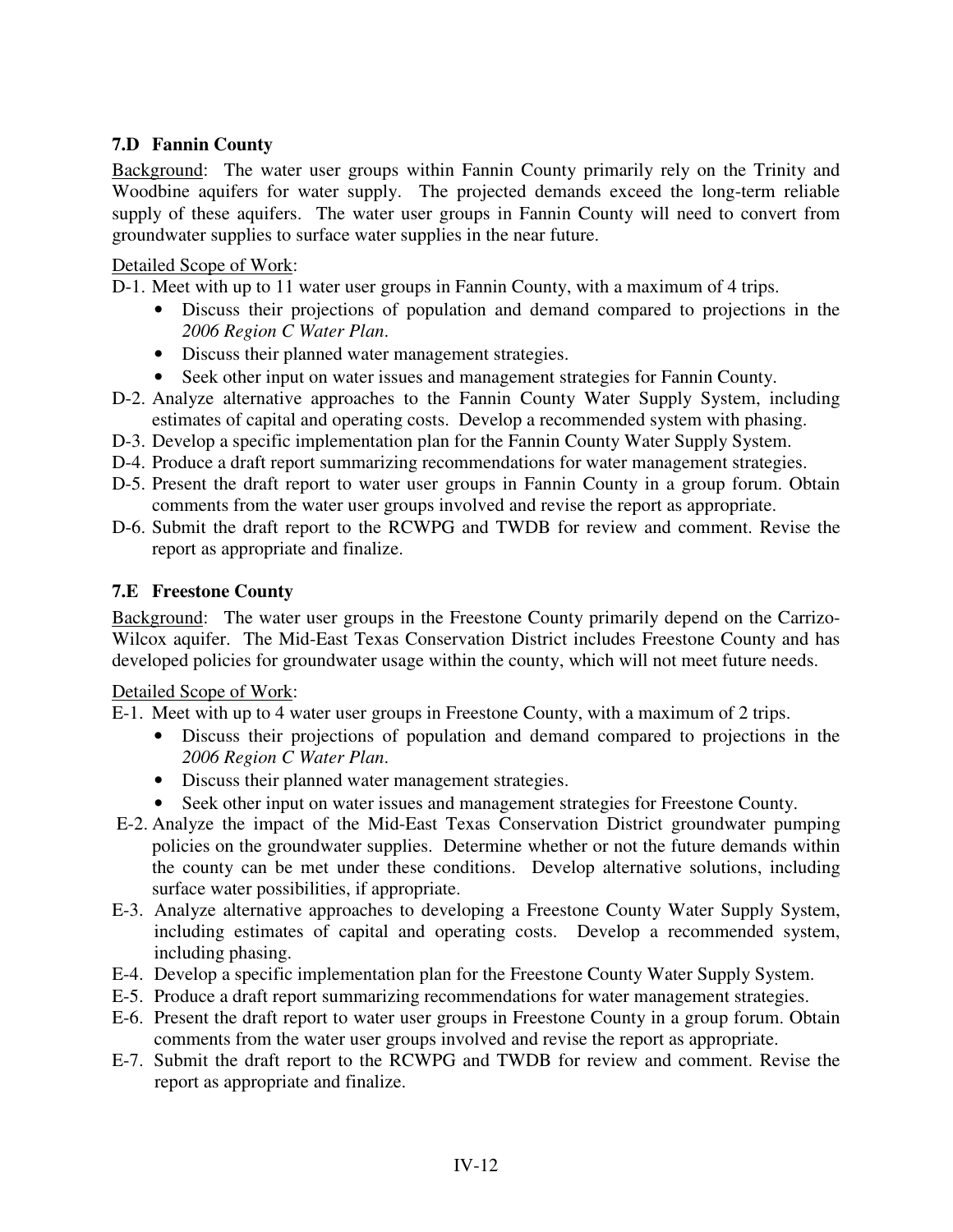# **7.F Navarro County**

Background: The City of Corsicana supplies treated water to most of the water user groups in Navarro County. A few water user groups rely on local aquifers, which have limited supplies.

#### Detailed Scope of Work:

- F-1. Obtain and review the new master plan for the City of Corsicana.
- F-2. Compare the strategies in Corsicana's new master plan to strategies from the *2006 Region C Water Plan*.
- F-3. Meet water user groups in Navarro and northern Freestone County with up to 6 trips to the area.
	- Discuss their projections of population and demand compared to projections in the *2006 Region C Water Plan*.
	- Discuss their planned water management strategies.
	- Seek other input on water issues and management strategies for Navarro County.
- F-4. Analyze alternative approaches to developing a Navarro County Water Supply System, including estimates of capital and operating costs. Develop a recommended system, including phasing.
- F-5. Develop a specific implementation plan for the Navarro County Water Supply System.
- F-6. Produce a draft report summarizing recommendations for water management strategies.
- F-7. Present the draft report to water user groups in Navarro County in a group forum. Obtain comments from the water user groups involved and revise the report as appropriate.
- F-8. Submit the draft report to the RCWPG and TWDB for review and comment. Revise the report as appropriate and finalize.

### **7.G North Kaufman County**

Background: The water supply for the northern portion of Kaufman County is currently from the City of Terrell. The *2006 Region C Water Plan* assumed that Terrell would continue to supply North Kaufman County after it begins purchasing treated water from the NTMWD. This study would focus on water supply options for the northern portion of the county and look at the potential uses for Terrell Lake. The study will be coordinated with Regions D and I because some supplies from this area extend into Hunt and Van Zandt Counties.

### Detailed Scope of Work:

G-1. Meet with up to 8 water user groups in North Kaufman County, with a maximum of 3 trips.

- Discuss their projections of population and demand compared to projections in the *2006 Region C Water Plan*.
- Discuss their planned water management strategies.
- Seek other input on water issues and management strategies for Kaufman County.
- G-2. Analyze alternative approaches to provide water to the northern portion of the county, including estimates of capital and operating costs. Develop a recommended system, including phasing. Include analysis of the alternative potential uses for Lake Terrell.
- G-3. Develop a specific implementation plan for strategies to serve North Kaufman County.
- G-4. Produce a draft report summarizing recommendations for water management strategies.
- G-5. Present the draft report to water user groups in North Kaufman County in a group forum. Obtain comments from the water user groups involved and revise the report as appropriate.
- G-6. Submit the draft report to the RCWPG and TWDB for review and comment. Revise the report as appropriate and finalize.